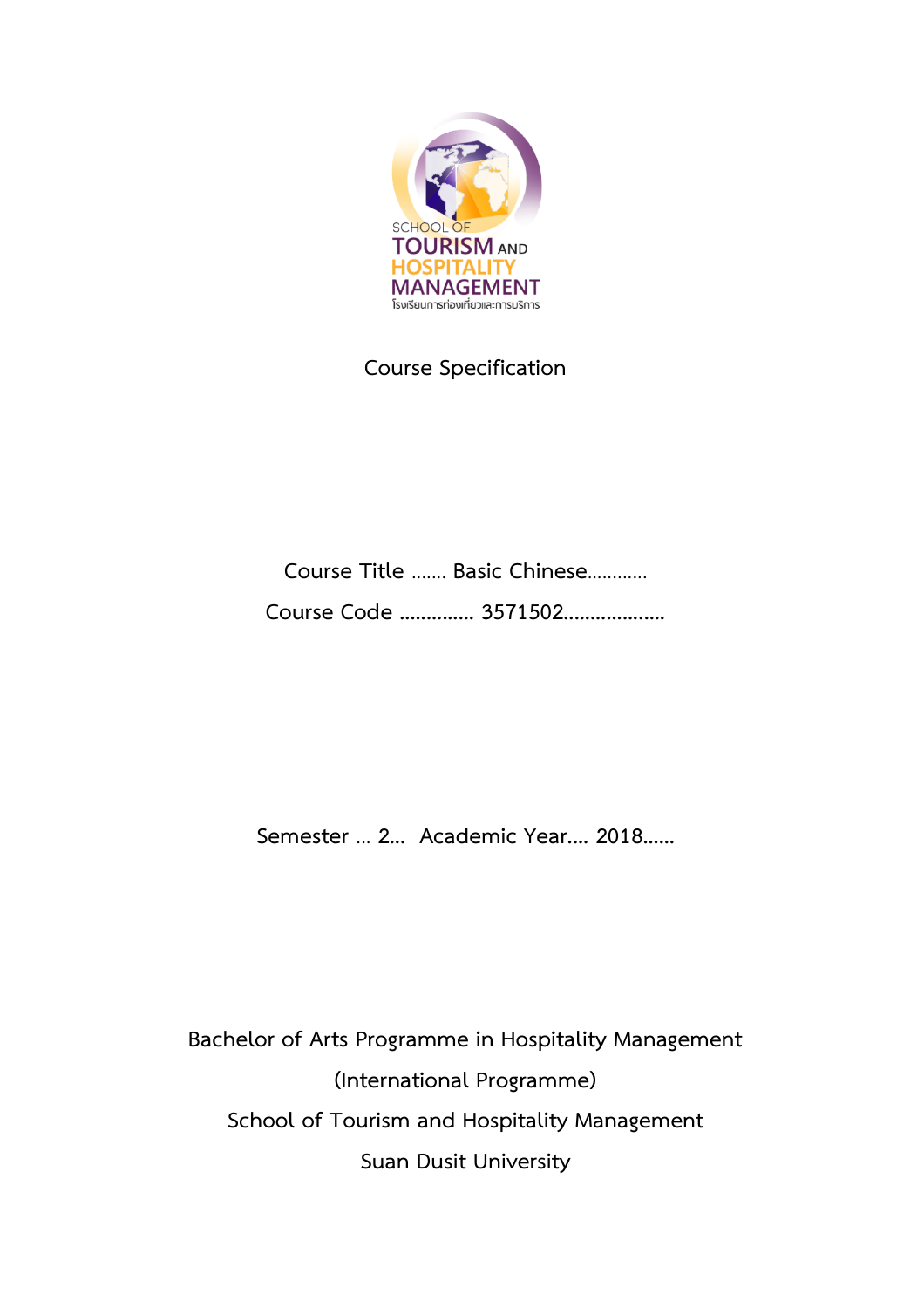# **Content**

|           |                                                 | page |
|-----------|-------------------------------------------------|------|
| Section 1 | General information                             | 3    |
| Section 2 | Aims and Objectives                             | 4    |
| Section 3 | Course Description and Implementation           | 4    |
| Section 4 | Development of Students' Learning Outcomes      | 5    |
| Section 5 | Teaching and Evaluation Plans                   | 7    |
| Section 6 | Teaching Materials and Resources                | 12   |
| Section 7 | Evaluation and Improvement of Course Management | 13   |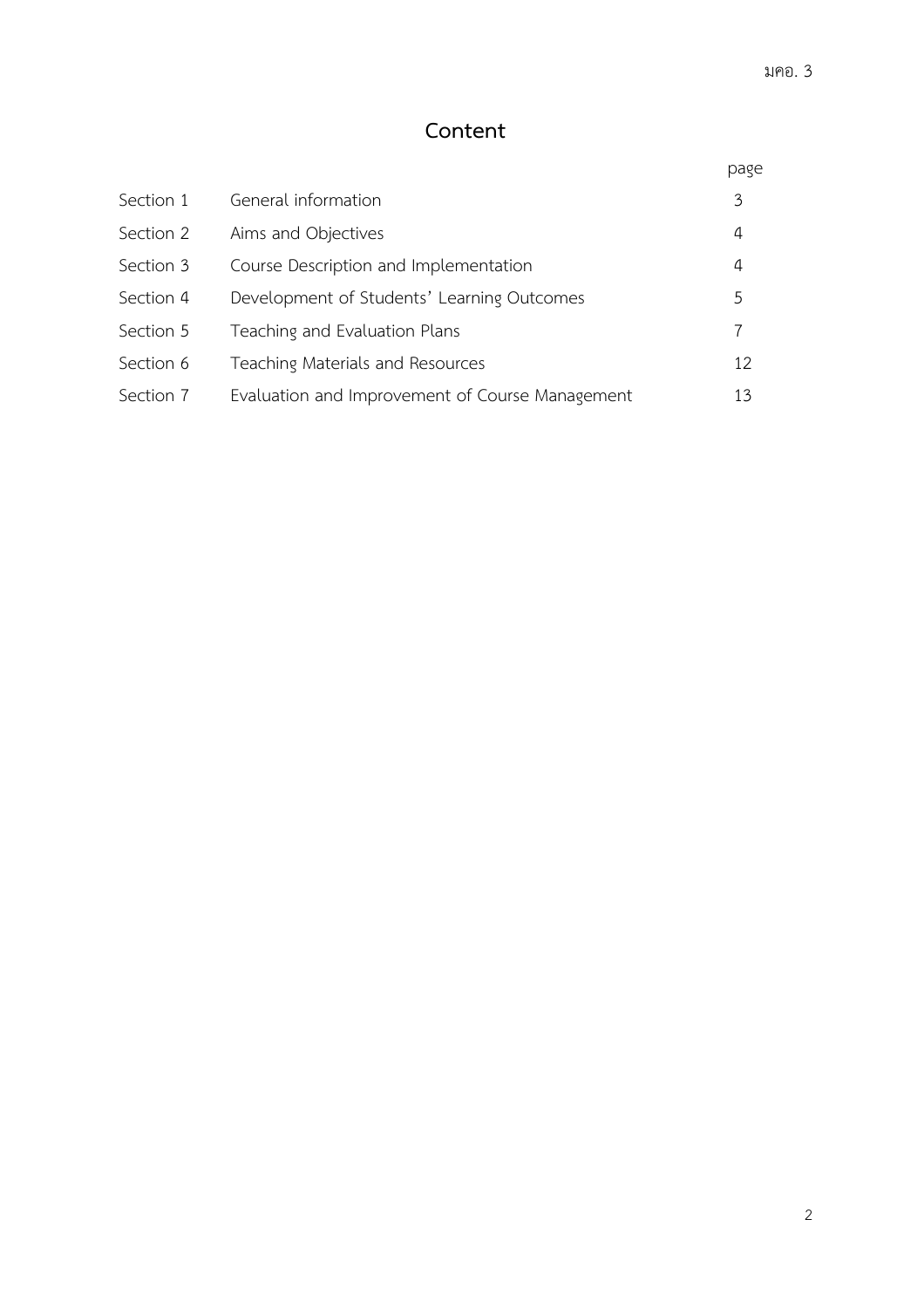# **Course Specification**

**Name of institution** Suan Dusit University

**Campus/faculty/department** School of Tourism and Hospitality Management

# **Section1 General Information**

# **1. Course code and course title**

**3571502 Basic Chinese**

# **2. Number of credits**

3(3-0-6)

# **3. Curriculum and type of subject**

3.1 Bachelor of Arts Programme in Hospitality Management

3.2 Type of Subject Language Elective Courses

# **4. Responsible faculty members**

**4.1 course coordinator**............... Ratchanok Nipawan.................................

**4.2 Instructors**................. Ratchanok Nipawan................. **Section** ........B1............

# **5. Semester / year of study**

semester 2 academic year 2018 / First-Year Students

# **6. Pre-requisite (if any)**

None

# **7. Co-requisites (if any)**

None

# **8. Venue of study**

Suan Dusit University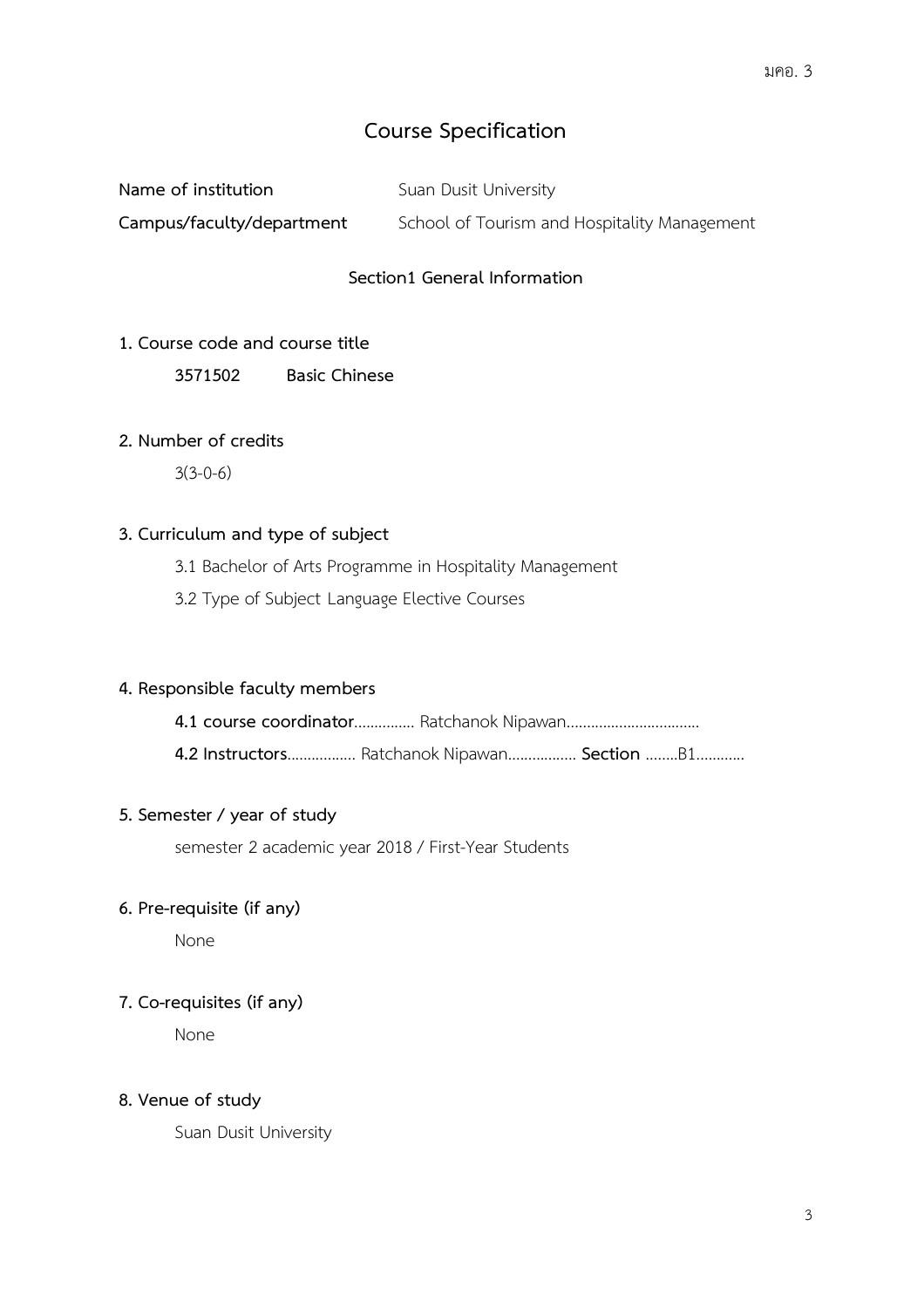#### **9. Date of latest revision**

November 2018

#### **Section 2 Aims and Objectives**

#### **1. Aims of the Course**

The aims of the course are to enable students to be equipped with basic skills (listening, speaking, reading and writing skills) and knowledge necessary for general situations and to initiate students to learn and understand Chinese culture as well as to encourage students to discuss about the importance of Chinese in hospitality industry.

# **2. Objectives of Course Development/Modification**

Chinese is now considered vital around the world especially in the hospitality business. The number of Chinese tourists is increasing. According to China Tourism Academy (CTA), the official tourism research institute of China National Tourism Administration (CNTA) shows that in 2016 the number of outbound tourism in China reached 122 million people, and Chinese visitors spent \$109.8 billion in overseas destinations and also reports that Thailand was the top of 5 destinations where Chinese tourists spent the most money. As a result, employers in any section of the hospital industry are seeking for Chinese-speaking personnel. Therefore, the school modifies this course, in terms of the course content and studying and teaching technics (Active Learning Technic) to help students to become fluent in Chinese in order to compete with other graduates in the industry.

# **Section 3: Course Description and Implementation**

#### **1. Course Description**

The fundamental skills in Chinese language; listening, speaking, reading and writing, study the basic grammar structure

| Lecture<br>(Hour) | Additional class<br>(Hour)  | Laboratory/field<br>trip/internship<br>(Hour) | Self-study<br>(Hour) |
|-------------------|-----------------------------|-----------------------------------------------|----------------------|
| 45                | If requested by<br>students |                                               | 90                   |

#### **2. Number of Hours per Semester**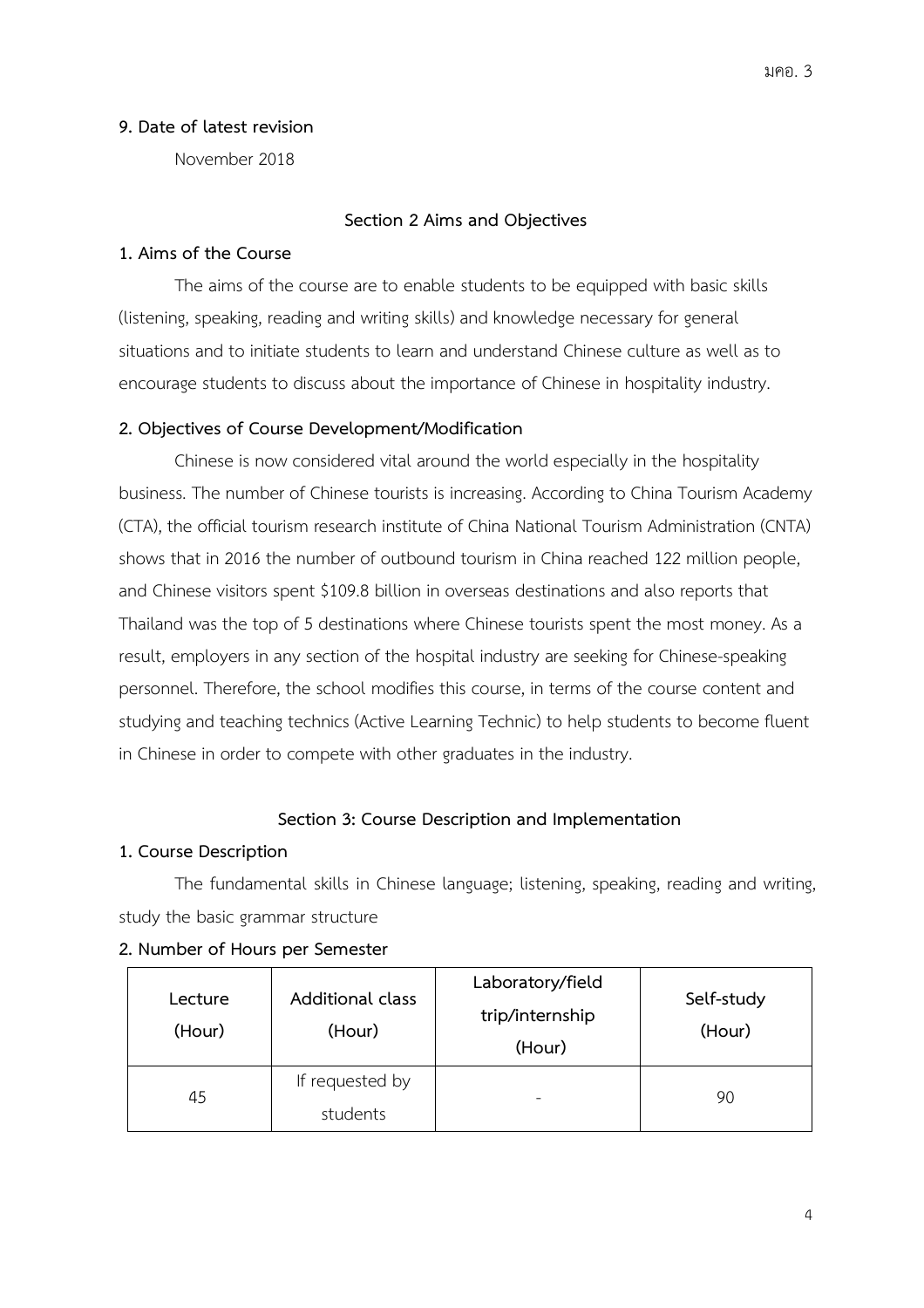### **3. Number of hours that the lecturer provides individual counseling and guidance**

3 hours a week by providing the contact information to students at the first class.

# **Section 4 Development of Students' Learning Outcomes**

#### **1. Morality and Ethics**

#### **1.1 Expected outcome on morality and ethics**

(1) To realize good values, honest, moral conscience and ethics, to be able to deal with the conflicts relating to profession etiquette.

# **(2) To have good attitude toward career and enable to express morality and ethics during the work and toward others.**

(3) To responsible of duties, good membership and develop leadership skills and act as a role model to others.

 (4) To be disciplined and follow the organizational and social rules and regulations.

#### **1.2 Teaching methods**

- Lecturers integrate morality and ethics in class.

- Lecturers integrate and cultivate positive and professional attitude toward working in the hospitality industry to students.

# **1.3 Evaluation methods**

- Ability to express discipline and harmony when attending extracurricular activities.
- Ability to express responsibility to complete assignment

#### **2. Knowledge development**

#### **2.1 Expected outcome on Knowledge and skills development**

(1) To have knowledge about hospitality in tourism industry for both theory and practice broadly, systematically, internationally and up to date with world situation.

# **(2) To have knowledge integrated from hospitality other related fields.**

(3) To have knowledge about research designs and methodology in order to solve problems and to develop career knowledge.

# **2.2 Teaching methods**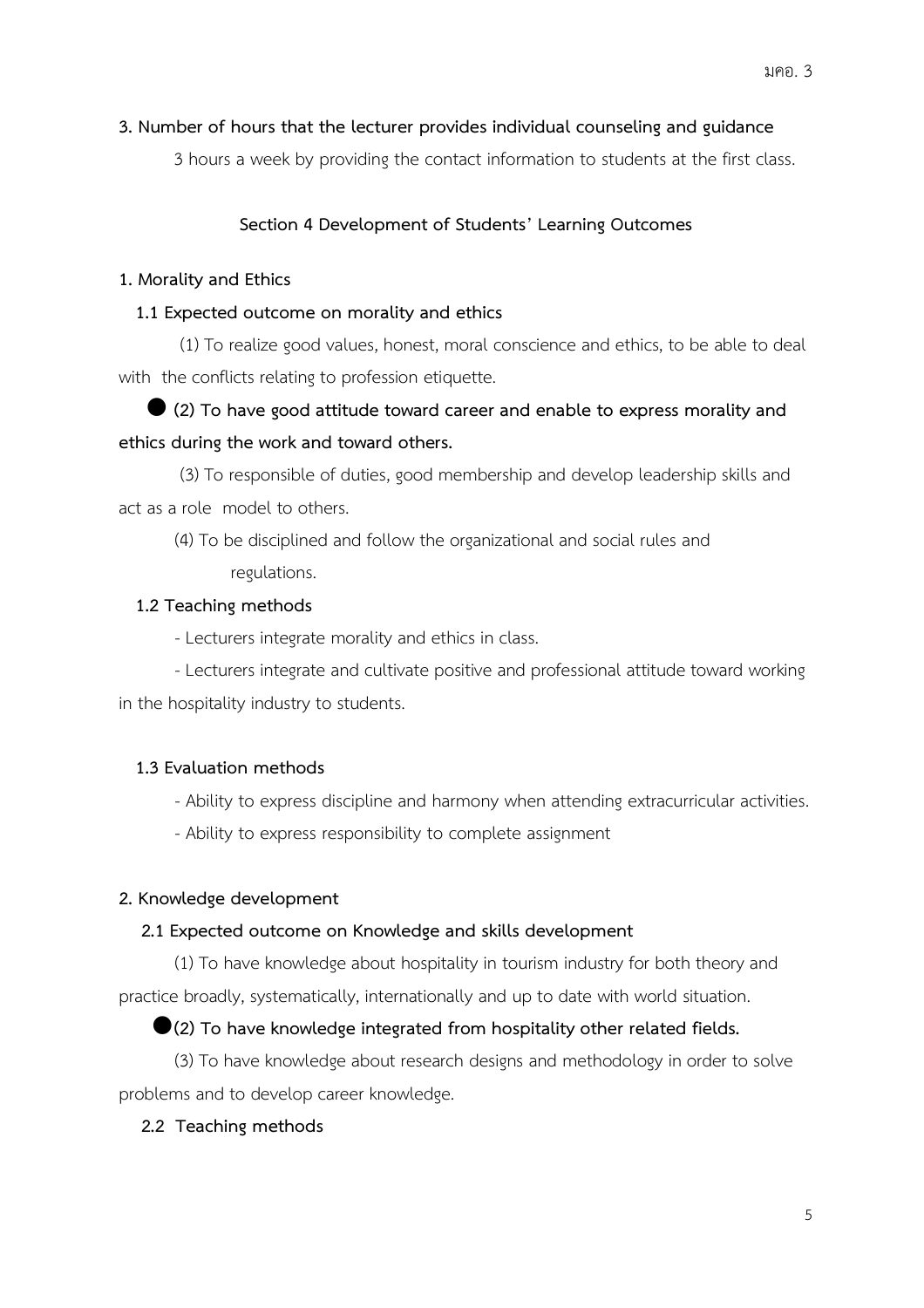**-** Apply different strategies and teaching techniques in accordance to course descriptions.

- Practice information searching process skills and encourage students to gain knowledge, understand self – study issues, and practice necessary learning process skills.

- Apply Active Learning technics to help improve students' learning process skills

### **2.3 Evaluation methods**

- Quiz/Midterm/Final.

- Assignment and activities.

#### **3. Intellectual Knowledge Innovation**

#### **3.1 Expected outcome on Intellectual Knowledge Innovation**

 $\bigcirc$  (1) To be able to evaluate and analyze data, and able to think critically and systematically in order to find cause, effect, and resolution of the problems in depth.

(2) To be able to apply methodologies, synthesis, evaluation both practically and theoretically in actual operations.

 (3) To be able to suitably apply knowledge and innovation in business term and able to adapt innovation technology to the profession and related fields.

# **3.2 Teaching methods**

**-** Conduct learning and teaching activities integrated with intellectual skills. For example, raising case studies so that students analyze, synthesize, and summarize concept for paper.

- Encourage activities emphasizing on systematical thinking, including analyzing thinking and group discussion.

- Practice from hypothetical situations to establish skills

- Use different teaching methods, such as demonstration, roleplay, or experiment.
- Arrange site visit.

#### **3.3 Evaluation methods**

- Question and answer in class.

- During the activity and period of paper assignment promoting intellectual skills

- Quiz/Midterm/Final.

# **4. Interpersonal Skills and Responsibility**

 **4.1 Expected outcome on Interpersonal Skills and Responsibility**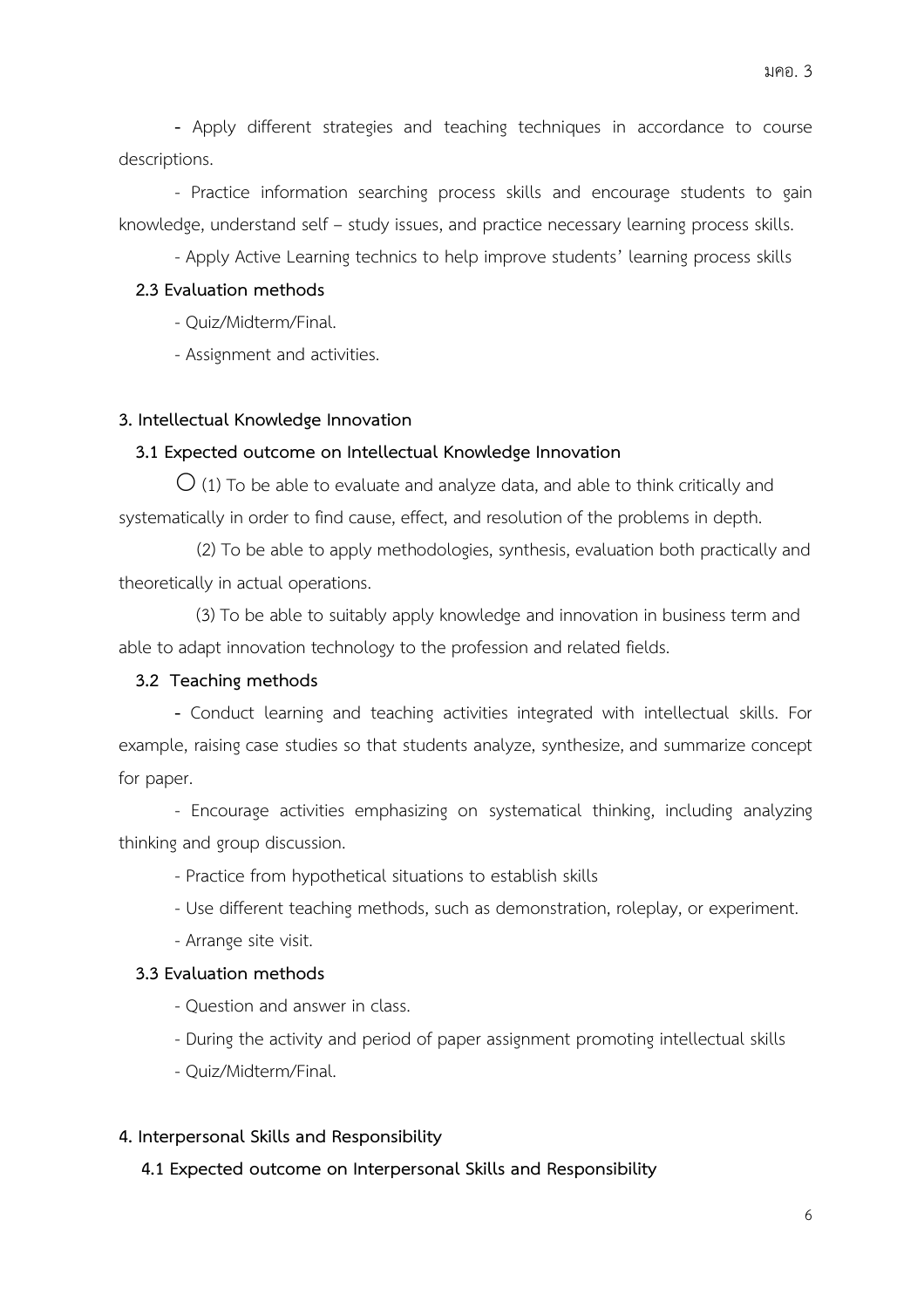# **(1) To be able to perform the duty and be responsible for assigned task and work with others by helping others and solving problems.**

 (2) To be able to develop self – improvement continuously on professional learning improvement based on international criterion.

# **4.2 Teaching methods**

- Assign group work activities and learning with participation

- Assign work requiring collaboration or acquiring information from others or from experienced people.

# **4.3 Evaluation methods**

- Group participation and teamwork.
- Behaviors during activities.
- From the completeness of interview report or assign tasks.

# **5. Numerical Analysis and Information Technology Skills**

 **5.1 Expected outcome on Numerical Analysis and Information Technology Skills**

 **(1) To be able to perform listening speaking reading and writing skills and summarize necessary points appropriately.**

 **(2) To be able to communicate effectively with foreigners from different culture in different situation.**

 $\bigcirc$  (3) To be able to use information technology suitably in different operations and efficiently select suitable form of presentation in accordance with different topics and audiences

 (4) To be able to analyze and interpret data, facts, figures, statistics and/or numerical related tasks efficiently.

# **5.2 Teaching methods**

- Introduce activities consisting of case study analysis, technique learning, and applying to situations.

- Assign tasks requiring international information searching and related necessary issues presenting in front of the class.

# **5.3 Evaluation methods**

- Quiz/Midterm/Final
- Report and presentation.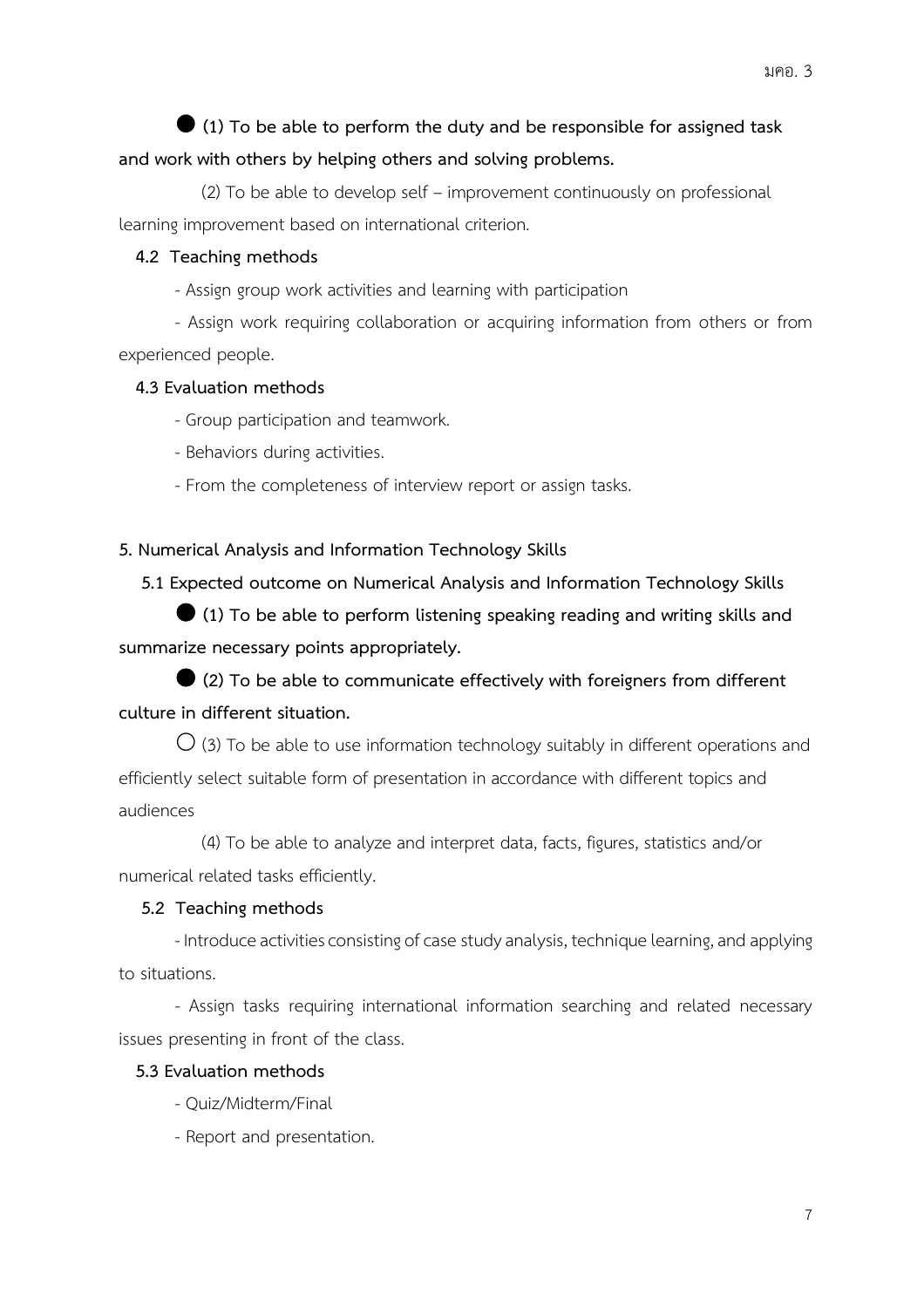# **Section 5 Teaching and Evaluation Plans**

**1. Teaching plan**

|              |                         |                | Teaching & Learning              |          |
|--------------|-------------------------|----------------|----------------------------------|----------|
| Week         | <b>Topic</b>            | Hour           | Activities, Instructional        | Lecturer |
|              |                         |                | Media (if any)                   |          |
| $\mathbf{1}$ | Course introduction     | $\mathfrak{Z}$ | Teaching & Learning              |          |
|              | Course syllabus         |                | Activities                       |          |
|              | overview                |                | The instructor introduces        |          |
|              | Course objective and    |                | oneself and gives the course     |          |
|              | evaluation              |                | overview. Also explain the       |          |
|              |                         |                | course syllabus, inform the      |          |
|              |                         |                | assessment and evaluation        |          |
|              |                         |                | method, including rules and      |          |
|              |                         |                | regulation in class. Inform date |          |
|              |                         |                | and time for giving an advice or |          |
|              |                         |                | guidance.                        |          |
|              |                         |                |                                  |          |
|              |                         |                | <b>Instructional Media</b>       |          |
|              |                         |                | - Power point                    |          |
|              |                         |                | - Syllabus handout               |          |
|              |                         |                |                                  |          |
| $2 - 3$      | Introduction to Chinese | 6              | Teaching & Learning              |          |
|              | Character, PinYin, and  |                | Activities                       |          |
|              | pronunciation           |                | - Introduce Chinese              |          |
|              |                         |                | characters, consonants,          |          |
|              |                         |                | vowels, and tones                |          |
|              |                         |                | - Practice pronunciation with    |          |
|              |                         |                | PinYin                           |          |
|              |                         |                | - Introduce useful applications  |          |
|              |                         |                | for basic Chinese                |          |
|              |                         |                | - Practice pronunciation and     |          |
|              |                         |                | PinYin in pair/ or groups        |          |
|              |                         |                | $-Q&A$                           |          |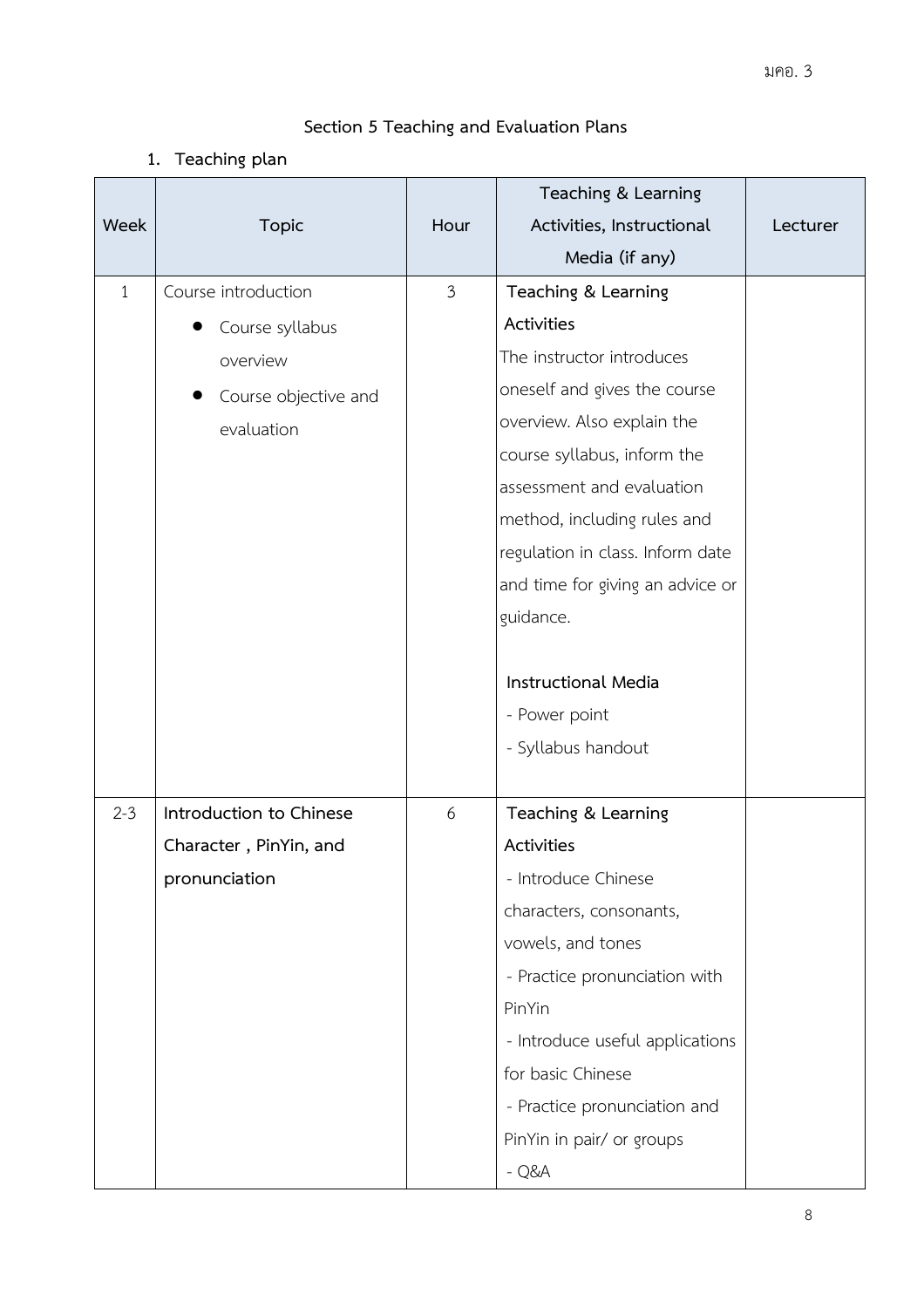|                |                      |                | Teaching & Learning               |          |
|----------------|----------------------|----------------|-----------------------------------|----------|
| Week           | <b>Topic</b>         | Hour           | Activities, Instructional         | Lecturer |
|                |                      |                | Media (if any)                    |          |
|                |                      |                | Instructional Media               |          |
|                |                      |                | - Subject handout                 |          |
|                |                      |                | - Power point                     |          |
|                |                      |                | - V.D.O. Clip                     |          |
| $\overline{4}$ | Greeting             | $\mathfrak{Z}$ | - Review the previous lesson      |          |
|                | Vocabulary           |                | - Practice mixing consonants      |          |
|                | Grammars             |                | with vowels and tones to          |          |
|                | How to write Chinese |                | create new words.                 |          |
|                | characters           |                | - Introduce the order of          |          |
|                |                      |                | writing Chinese characters.       |          |
|                |                      |                | - Pair/group work to help each    |          |
|                |                      |                | other memorize consonants         |          |
|                |                      |                | and practice pronunciation.       |          |
|                |                      |                | - Play role in front of the class |          |
|                |                      |                | showing how to greet and say      |          |
|                |                      |                | good bye in Chinese               |          |
|                |                      |                | - Chapter exercise                |          |
|                |                      |                | $-Q&A$                            |          |
|                |                      |                | <b>Instructional Media</b>        |          |
|                |                      |                | - Subject handout                 |          |
|                |                      |                | - Power point                     |          |
|                |                      |                | - V.D.O. Clip or CD               |          |
| 5              | Family members       | $\mathfrak{Z}$ | - Review the previous lesson      |          |
|                | Vocabulary           |                | - Introduce vocabularies,         |          |
|                | Grammars             |                | phases and sentences for          |          |
|                | How to write Chinese |                | family members                    |          |
|                | characters           |                | - Understand the Chinese          |          |
|                |                      |                | culture via the importance of     |          |
|                |                      |                | Chinese family members            |          |
|                |                      |                | - Practice pronunciation          |          |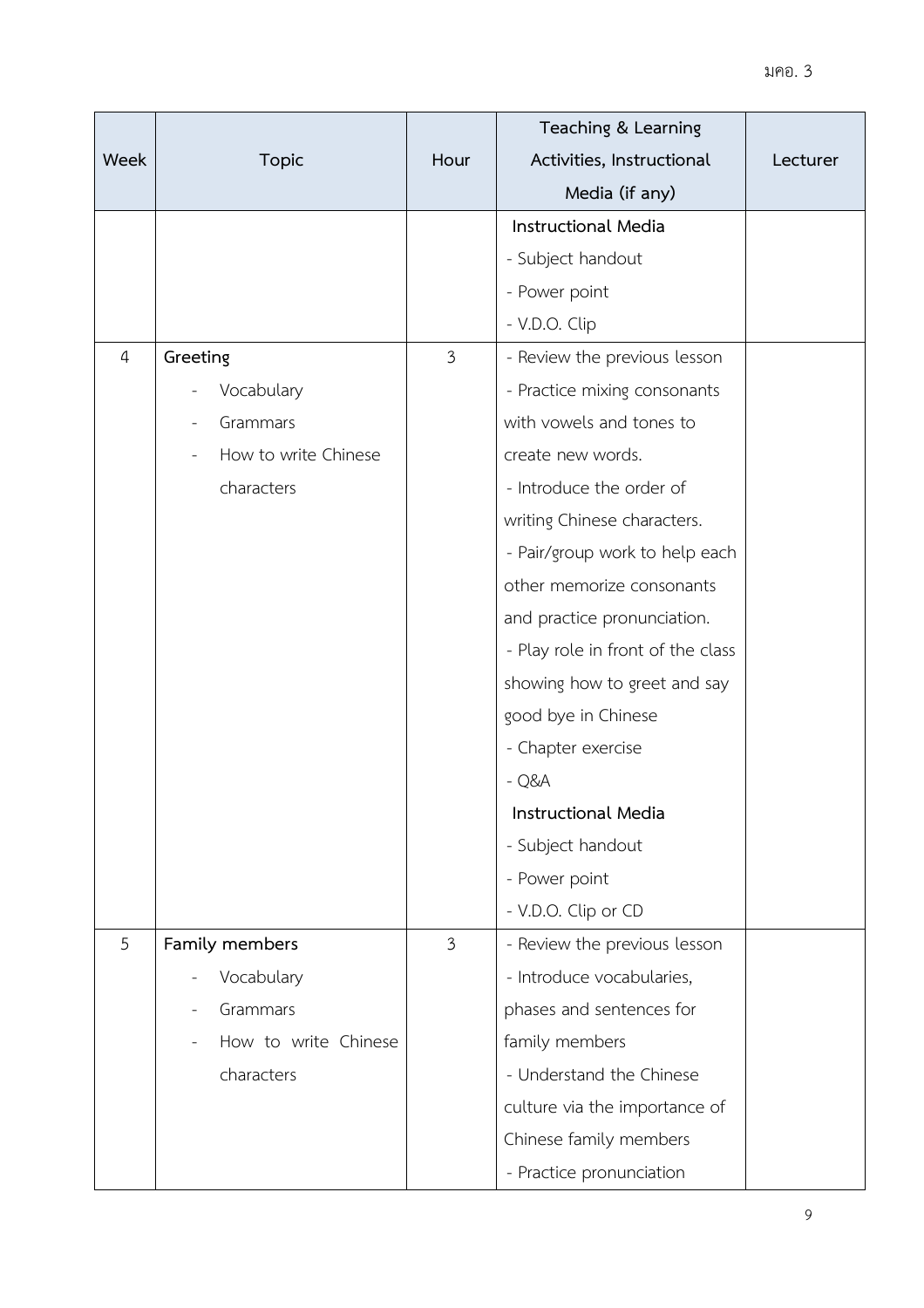|         |                                 |      | Teaching & Learning             |          |
|---------|---------------------------------|------|---------------------------------|----------|
| Week    | <b>Topic</b>                    | Hour | Activities, Instructional       | Lecturer |
|         |                                 |      | Media (if any)                  |          |
|         |                                 |      | - Practice mixing consonants    |          |
|         |                                 |      | with vowels and tones to        |          |
|         |                                 |      | create new words.               |          |
|         |                                 |      | - Practice the order of writing |          |
|         |                                 |      | <b>Chinese Characters</b>       |          |
|         |                                 |      | - Guess the words game          |          |
|         |                                 |      | - Exercise and summary          |          |
|         |                                 |      | $-Q&A$                          |          |
|         |                                 |      | <b>Instructional Media</b>      |          |
|         |                                 |      | - Subject handout               |          |
|         |                                 |      | - Power point                   |          |
|         |                                 |      | - V.D.O. Clip or CD             |          |
| 6       | Country,<br>Nationality,<br>and |      | - Review the previous lesson    |          |
|         | Language                        |      | - Introduce vocabularies,       |          |
|         | Vocabulary                      |      | phases and sentences for,       |          |
|         | Grammars                        |      | nationality, and language       |          |
|         | How to write Chinese            |      | - Practice pronunciation        |          |
|         | characters                      |      | - Practice mixing consonants    |          |
|         |                                 |      | with vowels and tones to        |          |
|         |                                 |      | create new words.               |          |
|         |                                 |      | - Practice the order of writing |          |
|         |                                 |      | <b>Chinese Characters</b>       |          |
|         |                                 |      | - Guess the words game          |          |
|         |                                 |      | - Exercise and summary          |          |
|         |                                 |      | $-Q&A$                          |          |
|         |                                 |      | Instructional Media             |          |
|         |                                 |      | - Subject handout               |          |
|         |                                 |      | - Power point                   |          |
|         |                                 |      | - V.D.O. Clip or CD             |          |
| $7 - 8$ | Days in a week                  | 6    | - Review the previous lesson    |          |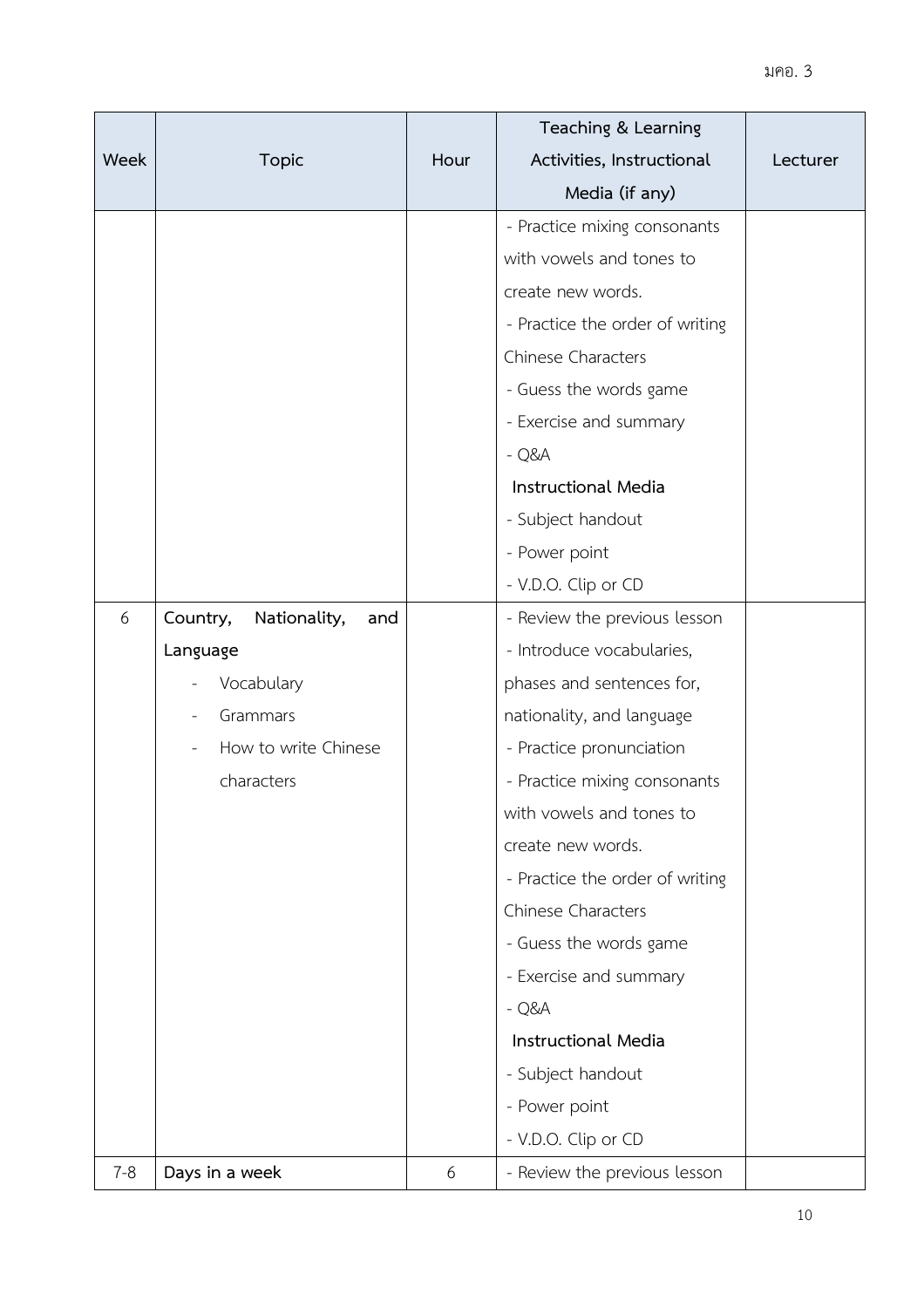|          |                             |      | Teaching & Learning             |          |
|----------|-----------------------------|------|---------------------------------|----------|
| Week     | <b>Topic</b>                | Hour | Activities, Instructional       | Lecturer |
|          |                             |      | Media (if any)                  |          |
|          | Make an apology             |      | - Introduce vocabularies,       |          |
|          | Vocabulary                  |      | phases and sentences for        |          |
|          | Grammars                    |      | days, and making an apology     |          |
|          | How to write Chinese        |      | - Practice pronunciation        |          |
|          | characters                  |      | - Practice mixing consonants    |          |
|          |                             |      | with vowels and tones to        |          |
|          |                             |      | create new words.               |          |
|          |                             |      | - Practice the order of writing |          |
|          |                             |      | Chinese Characters              |          |
|          |                             |      | - Role play                     |          |
|          |                             |      | - Exercise and summary          |          |
|          |                             |      | $-Q&A$                          |          |
|          |                             |      | <b>Instructional Media</b>      |          |
|          |                             |      | - Subject handout               |          |
|          |                             |      | - Power point                   |          |
|          |                             |      | - V.D.O. Clip or CD             |          |
| $9 - 10$ | Health, and number counting | 6    | - Review the previous lesson    |          |
|          | Vocabulary                  |      | - Introduce vocabularies,       |          |
|          | Grammars                    |      | phases and sentences for        |          |
|          | How to write Chinese        |      | health, and number counting     |          |
|          | characters                  |      | - Practice pronunciation        |          |
|          |                             |      | - Practice mixing consonants    |          |
|          |                             |      | with vowels and tones to        |          |
|          |                             |      | create new words.               |          |
|          |                             |      | - Practice the order of writing |          |
|          |                             |      | <b>Chinese Characters</b>       |          |
|          |                             |      | - Role play                     |          |
|          |                             |      | - Exercise and summary          |          |
|          |                             |      | $-Q&A$                          |          |
|          |                             |      | Instructional Media             |          |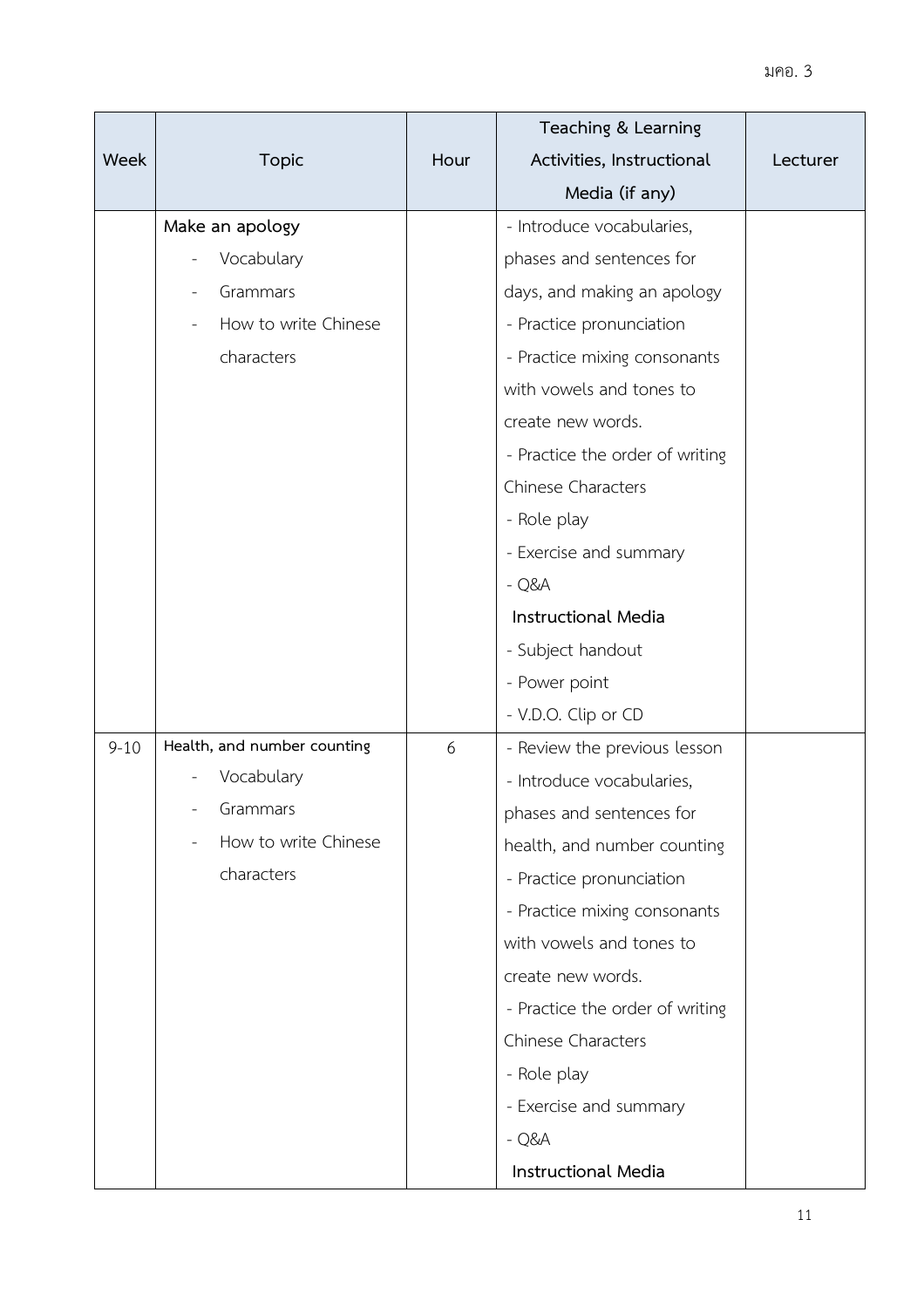|           |                      |                | Teaching & Learning             |          |
|-----------|----------------------|----------------|---------------------------------|----------|
| Week      | <b>Topic</b>         | Hour           | Activities, Instructional       | Lecturer |
|           |                      |                | Media (if any)                  |          |
|           |                      |                | - Subject handout               |          |
|           |                      |                | - Power point                   |          |
|           |                      |                | - V.D.O. Clip or CD             |          |
| $11 - 12$ | Introduce oneself    | 6              | - Review the previous lesson    |          |
|           | Vocabulary           |                | - Introduce vocabularies,       |          |
|           | Grammars             |                | phases and sentences for        |          |
|           | How to write Chinese |                | introducing oneself             |          |
|           | characters           |                | - Practice pronunciation        |          |
|           |                      |                | - Practice mixing consonants    |          |
|           |                      |                | with vowels and tones to        |          |
|           |                      |                | create new words.               |          |
|           |                      |                | - Practice the order of writing |          |
|           |                      |                | Chinese Characters              |          |
|           |                      |                | - Role play                     |          |
|           |                      |                | - Exercise and summary          |          |
|           |                      |                | $-Q&A$                          |          |
|           |                      |                | <b>Instructional Media</b>      |          |
|           |                      |                | - Subject handout               |          |
|           |                      |                | - Power point                   |          |
|           |                      |                | - V.D.O. Clip or CD             |          |
| $13 - 14$ | Foods                | $\mathfrak{Z}$ | - Review the previous lesson    |          |
|           | Vocabulary           |                | - Introduce vocabularies,       |          |
|           | Grammars             |                | phases and sentences for        |          |
|           | How to write Chinese |                | foods                           |          |
|           | characters           |                | - Practice pronunciation        |          |
|           |                      |                | - Practice mixing consonants    |          |
|           |                      |                | with vowels and tones to        |          |
|           |                      |                | create new words.               |          |
|           |                      |                | - Practice the order of writing |          |
|           |                      |                | Chinese Characters              |          |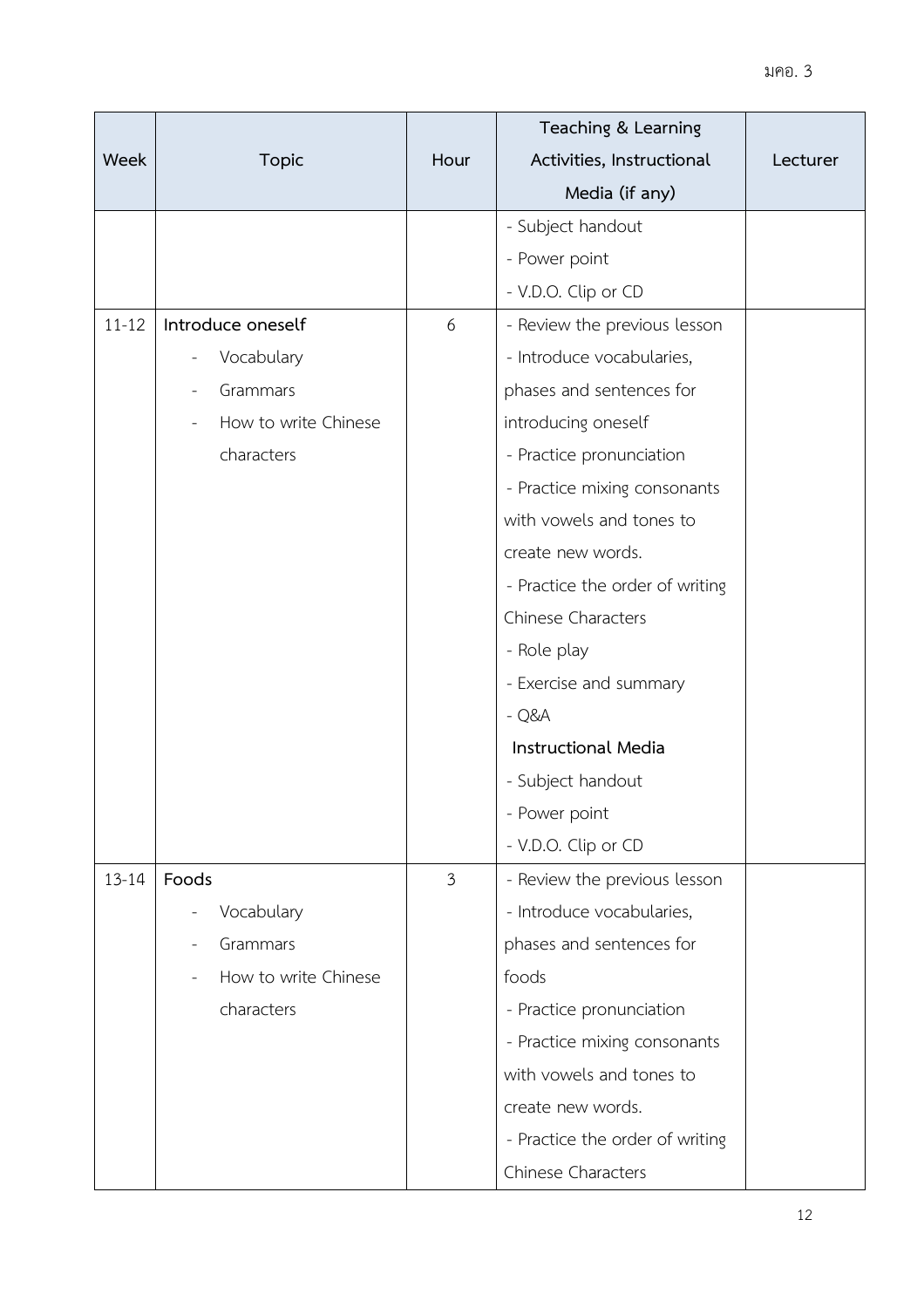|      |                |                | Teaching & Learning             |          |
|------|----------------|----------------|---------------------------------|----------|
| Week | <b>Topic</b>   | Hour           | Activities, Instructional       | Lecturer |
|      |                |                | Media (if any)                  |          |
|      |                |                | - Role play                     |          |
|      |                |                | - Exercise and summary          |          |
|      |                |                | $-Q&A$                          |          |
|      |                |                | <b>Instructional Media</b>      |          |
|      |                |                | - Subject handout               |          |
|      |                |                | - Power point                   |          |
|      |                |                | - V.D.O. Clip or CD             |          |
| 15   | Lessons review | $\mathfrak{Z}$ | - Review the previous lesson    |          |
|      |                |                | - Practice pronunciation        |          |
|      |                |                | - Practice mixing consonants    |          |
|      |                |                | with vowels and tones to        |          |
|      |                |                | create new words.               |          |
|      |                |                | - Practice the order of writing |          |
|      |                |                | Chinese Characters              |          |
|      |                |                | - Role play (if any)            |          |
|      |                |                | - Summary                       |          |
|      |                |                | $-Q&A$                          |          |
|      |                |                | Instructional Media             |          |
|      |                |                | - Subject handout               |          |
|      |                |                | - Power point                   |          |
|      |                |                | - V.D.O. Clip or CD             |          |

# **2. Evaluation plan**

| Activities | Expected | Methods               | Week     | Percentage |
|------------|----------|-----------------------|----------|------------|
|            | outcomes |                       |          |            |
|            | 1.3, 1.4 | - Punctuality and     | $1 - 15$ | 10%        |
|            |          | responsibility        |          |            |
|            |          | - Class participation |          |            |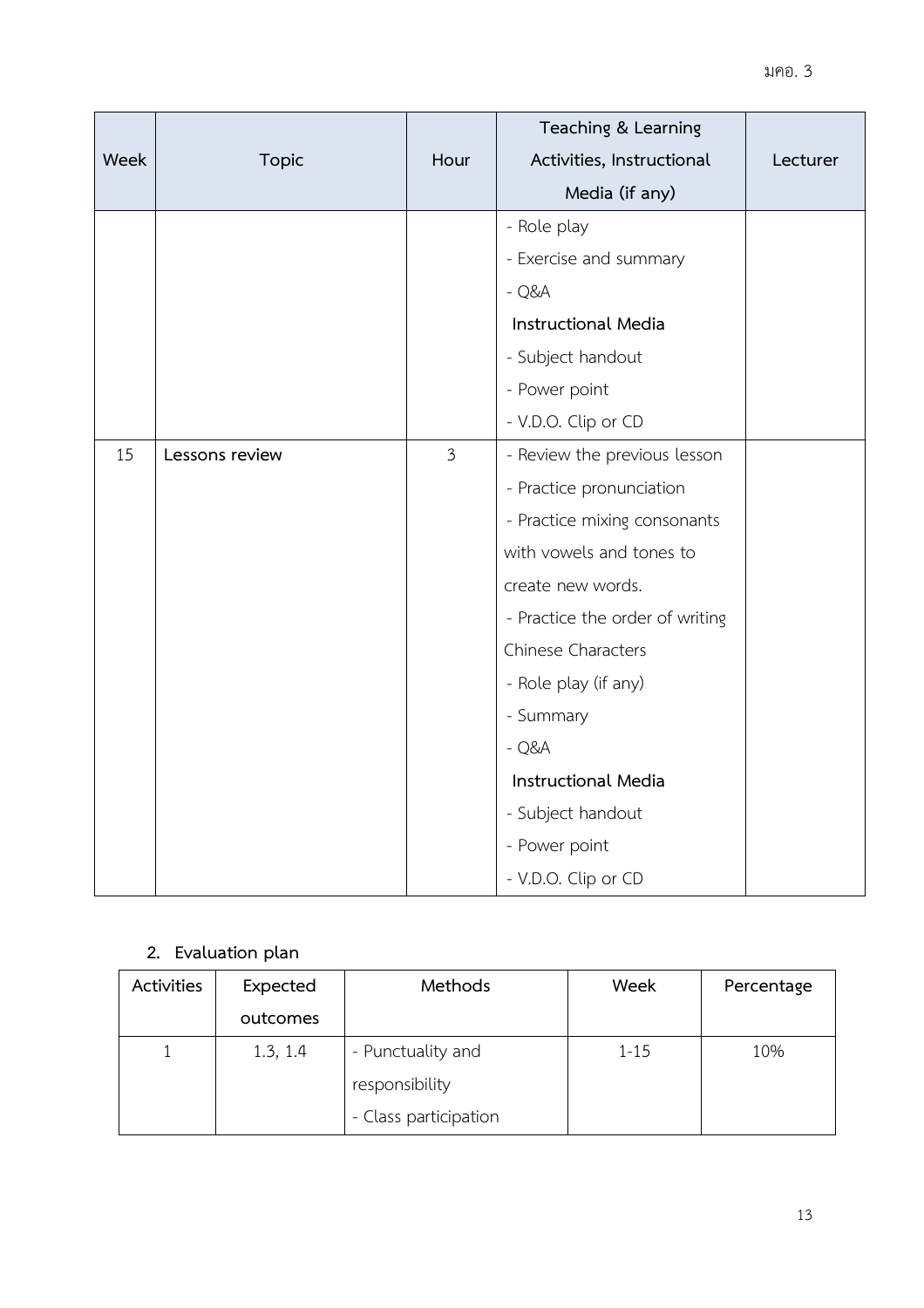| $\overline{2}$ | 1.3 1.4     | Homework/assignment and | $2 - 15$ | 30% |
|----------------|-------------|-------------------------|----------|-----|
|                | 2.12.2      | performance             |          |     |
|                | 3.2 4.1 4.2 |                         |          |     |
|                | 5.1 5.2 5.3 |                         |          |     |
| $\mathfrak{Z}$ | 2.12.2      | Midterm                 | 8        | 30% |
|                | 3.1 3.2     |                         |          |     |
|                | 5.1 5.2     |                         |          |     |
| $\overline{4}$ | 2.12.2      | Final                   | 16       | 30% |
|                | 3.1 3.2     |                         |          |     |
|                | 5.1 5.2     |                         |          |     |

# **Evaluation**

Evaluation and graduation requirements are subject to the Regulation of Suan Dusit University Council on Undergraduate Program Evaluation.

# **Section 6 Teaching Materials and Resources**

# **1. Texts and main documents**

Handout : Basic Chinese Handouts by Ratchanok Nipawan

# **2. Documents and important information**

| 1              | เธียรชัย เอี่ยมวรเมธ. พจนานุกรมจีน – ไทย ฉบับใหม่ (ฉบับพิมพ์หนังสือตัวย่อ). กรุงเทพมหานคร : |
|----------------|---------------------------------------------------------------------------------------------|
|                | บริษัทรวมสาส์น (1977) จำกัด, 2546                                                           |
| $\overline{2}$ | 张斌。新编现代汉语。上海:复旦大学出版社,2002。                                                                  |
| 3 <sup>7</sup> | 吕叔湘。现代汉语八百词(增订本)。北京:商务印书馆,                                                                  |
|                | 1999 <sub>0</sub>                                                                           |
| $\overline{4}$ | 北京大学中文系现代汉语教研室。现代汉语(重排本)。                                                                   |
|                | 北京: 商务印书馆, 2005。                                                                            |

# **3. Recommended teaching resources**

- Youtube.com
- Application ; Hello Chinese